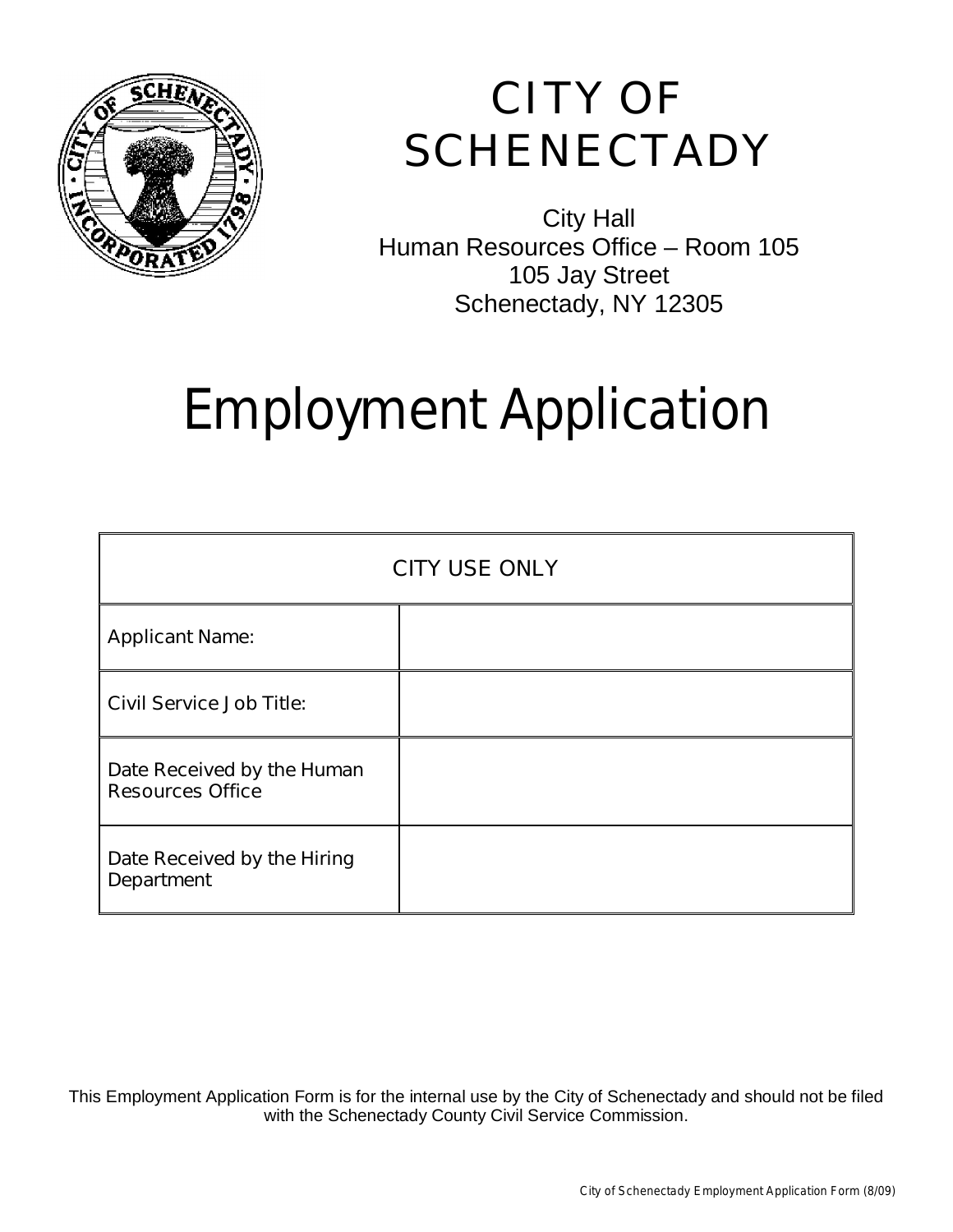## **CITY OF SCHENECTADY Employment Application**

Please **TYPE** or **PRINT** clearly. *This application must be completed and signed personally by the applicant*. Each question must be answered in full. If answer is NO or NONE, indicate such. We appreciate your interest in employment with the City of Schenectady.

We are an **Equal Opportunity Employer**. We consider all applications for all positions without regard to race, color, religion, gender, national origin, age, physical or mental disability, marital status, veteran status, sexual orientation, arrest/criminal record, genetic predisposition or carrier status, or any other legally protected status or class. Applicants requiring a reasonable accommodation to participate in the application and/or interviewing process are encouraged to contact the Human Resources Office.

|                                                                                                                                                | Name (First, Middle, Last)                                                                                                                                                                                                                                  | <b>Phone Number</b>     |                                              |  |
|------------------------------------------------------------------------------------------------------------------------------------------------|-------------------------------------------------------------------------------------------------------------------------------------------------------------------------------------------------------------------------------------------------------------|-------------------------|----------------------------------------------|--|
|                                                                                                                                                | Address (Street)                                                                                                                                                                                                                                            | <b>E-Mail Address</b>   |                                              |  |
|                                                                                                                                                | City                                                                                                                                                                                                                                                        | State<br>Zip            |                                              |  |
|                                                                                                                                                | <b>Position Applied For</b>                                                                                                                                                                                                                                 | <b>Salary Desired</b>   |                                              |  |
| ⋖<br>DAT                                                                                                                                       | $\Box$ Full Time<br>$\Box$ Part Time<br>Are You Available For<br>$\Box$ Temporary                                                                                                                                                                           | Date Available For Work |                                              |  |
| $\Box$ Internet $\Box$ Civil Service Job Posting<br>How were you referred to the City of Schenectady? $\Box$ Newspaper<br>$\Box$ Walk-in       |                                                                                                                                                                                                                                                             |                         |                                              |  |
|                                                                                                                                                |                                                                                                                                                                                                                                                             |                         |                                              |  |
|                                                                                                                                                | Are you currently employed?<br>If yes, may we contact your employer to obtain employment information?                                                                                                                                                       |                         | $\Box$ Yes $\Box$ No<br>$\Box$ Yes $\Box$ No |  |
| <b>3IOGRAPHICAL</b><br>$\Box$ Yes $\Box$ No<br>Have you ever filed an application or interviewed for employment with the City of Schenectady?  |                                                                                                                                                                                                                                                             |                         |                                              |  |
|                                                                                                                                                | Have you ever been employed with the City of Schenectady before?<br>If yes, give dates From                                                                                                                                                                 |                         | $\Box$ Yes $\Box$ No                         |  |
|                                                                                                                                                | $\Box$ Yes $\Box$ No                                                                                                                                                                                                                                        |                         |                                              |  |
| $\Box$ Yes $\Box$ No<br>If you are under 18 years of age, can you provide required proof of your eligibility to work?<br>$\Box$ Not Applicable |                                                                                                                                                                                                                                                             |                         |                                              |  |
|                                                                                                                                                | $\Box$ Yes $\Box$ No<br>If you have been provided with a job description for the position for which you are applying, are you able to perform the<br>essential functions of the position with or without reasonable accommodation?<br>$\Box$ Not Applicable |                         |                                              |  |

|                                    | <b>Type of School</b><br><b>Attended</b>       | Name and Location of School | <b>Number of Years</b><br>Completed<br>(do not give dates) | <b>Course of Study</b> | <b>Diploma or Degree</b><br><b>Obtained</b> |
|------------------------------------|------------------------------------------------|-----------------------------|------------------------------------------------------------|------------------------|---------------------------------------------|
|                                    | <b>High School</b><br>or<br>Preparatory School |                             |                                                            |                        |                                             |
| <b>EDUCATIONAL<br/>BACKGROLIND</b> | College                                        |                             |                                                            |                        |                                             |
|                                    | Other                                          |                             |                                                            |                        |                                             |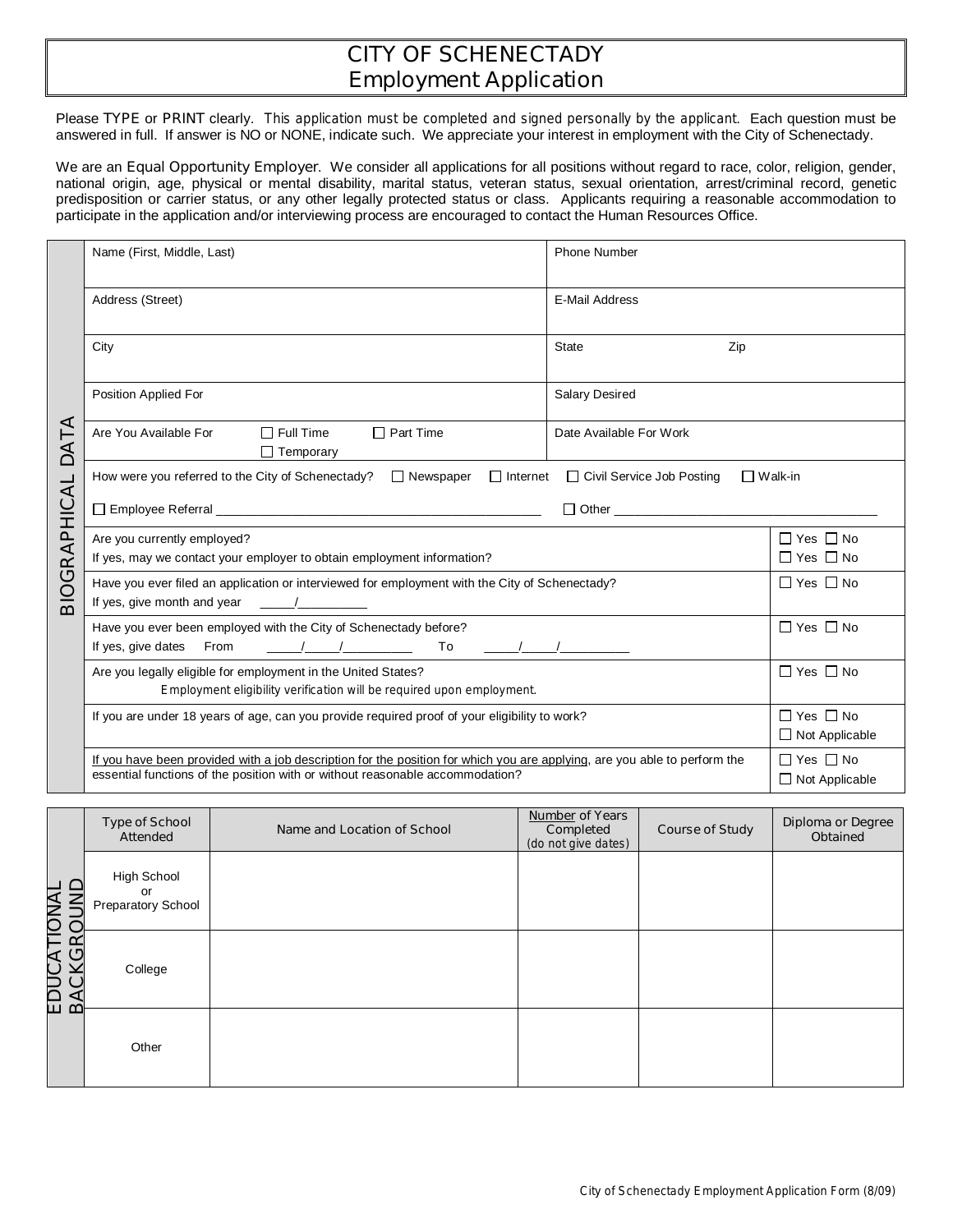|                                                                                                                                                                                          | <b>Typing Speed:</b>                                                                                                  | <b>WPM</b> | Data Entry: | # Numeric Keystrokes/Hour            | # Alpha Keystrokes/Hour                                                  |
|------------------------------------------------------------------------------------------------------------------------------------------------------------------------------------------|-----------------------------------------------------------------------------------------------------------------------|------------|-------------|--------------------------------------|--------------------------------------------------------------------------|
|                                                                                                                                                                                          | <b>Computer Skills:</b>                                                                                               |            |             |                                      |                                                                          |
|                                                                                                                                                                                          |                                                                                                                       |            |             |                                      |                                                                          |
| S)<br>List certificates, licenses (including driver license or CDL endorsement)<br>or professional achievements that would support your qualifications for<br>_<br>₹<br>employment:<br>ທ |                                                                                                                       |            |             | feel would support your application: | List any additional skills, technical or professional knowledge that you |
|                                                                                                                                                                                          | If you are applying for a position which requires a Commercial Driver<br>License, provide Driver License Number here: |            |             |                                      |                                                                          |

*List your previous four (4) employers whether or not they seem relevant to the position for which you are applying.* 

| <b>Present or Last Employer</b>                                         |      |                              |     |  |
|-------------------------------------------------------------------------|------|------------------------------|-----|--|
| Name of Employer                                                        |      | <b>Phone Number</b>          |     |  |
| Address (Street)                                                        | City | <b>State</b>                 | Zip |  |
| Employment Dates (Month/Year)                                           |      | Salary                       |     |  |
| Title of Position                                                       |      | Name and Title of Supervisor |     |  |
| Description of duties, responsibilities and significant accomplishments |      |                              |     |  |
| Reason for leaving                                                      |      |                              |     |  |

| <b>Next Previous Employer</b>                                           |      |                              |     |  |
|-------------------------------------------------------------------------|------|------------------------------|-----|--|
| Name of Employer                                                        |      | <b>Phone Number</b>          |     |  |
| Address (Street)                                                        | City | State                        | Zip |  |
| Employment Dates (Month/Year)                                           |      | Salary                       |     |  |
| Title of Position                                                       |      | Name and Title of Supervisor |     |  |
| Description of duties, responsibilities and significant accomplishments |      |                              |     |  |
| Reason for leaving                                                      |      |                              |     |  |

| <b>Next Previous Employer</b>                                           |      |                              |     |  |
|-------------------------------------------------------------------------|------|------------------------------|-----|--|
| Name of Employer                                                        |      | <b>Phone Number</b>          |     |  |
| Address (Street)                                                        | City | State                        | Zip |  |
| Employment Dates (Month/Year)                                           |      | Salary                       |     |  |
| Title of Position                                                       |      | Name and Title of Supervisor |     |  |
| Description of duties, responsibilities and significant accomplishments |      |                              |     |  |
| Reason for leaving                                                      |      |                              |     |  |